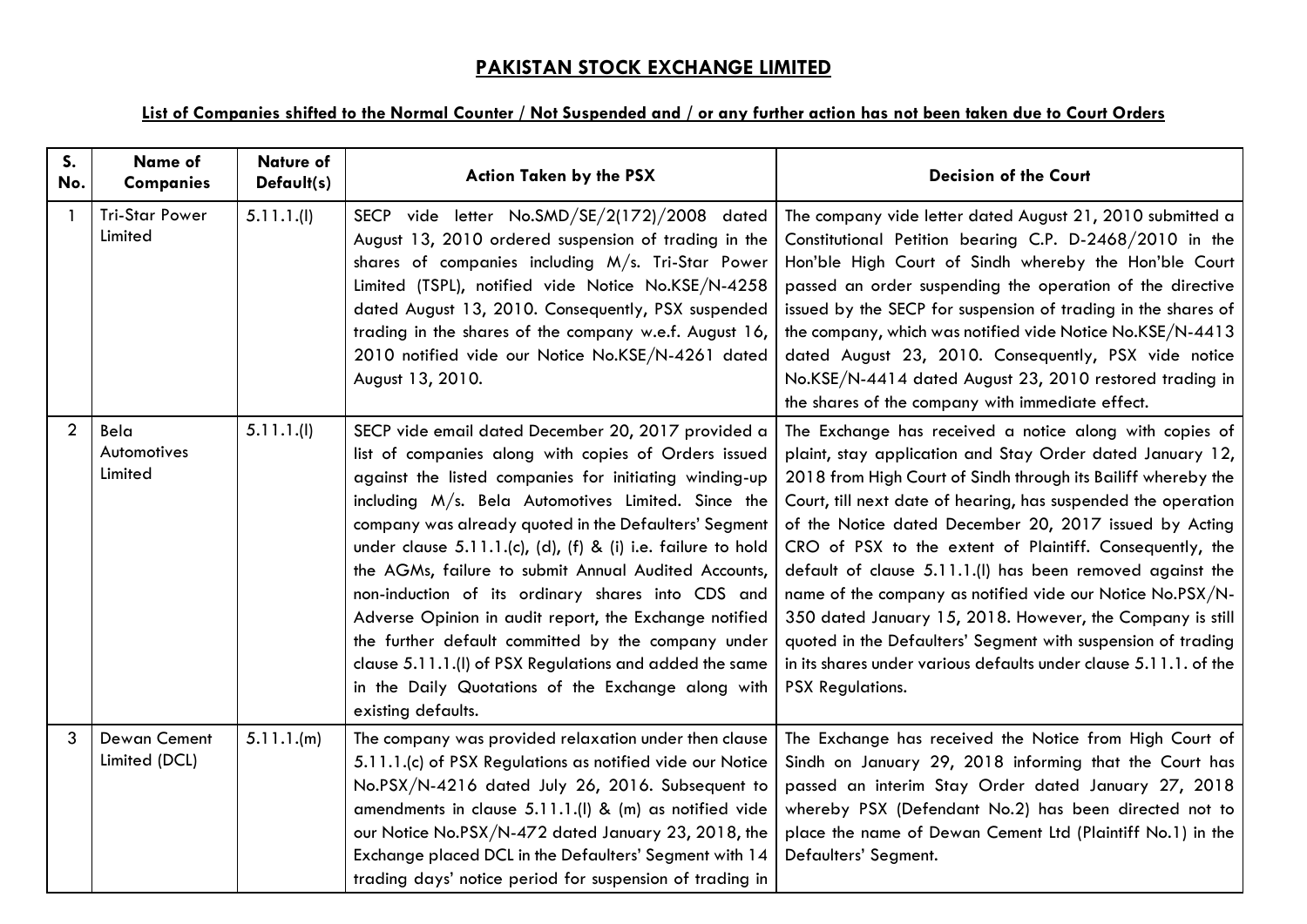| S.<br>No. | Name of<br><b>Companies</b>                                 | <b>Nature of</b><br>Default(s) | <b>Action Taken by the PSX</b>                                                                                                                                                                                                                                                                                                                                                                                                                                                                                                                                                                                                                                                     | <b>Decision of the Court</b>                                                                                                                                                                                                                                                                                                                                                                                                                                                                                                                                                                                                                                                                                                                                                                                                                                                                                                                                                                                                                                                                                                                                                         |
|-----------|-------------------------------------------------------------|--------------------------------|------------------------------------------------------------------------------------------------------------------------------------------------------------------------------------------------------------------------------------------------------------------------------------------------------------------------------------------------------------------------------------------------------------------------------------------------------------------------------------------------------------------------------------------------------------------------------------------------------------------------------------------------------------------------------------|--------------------------------------------------------------------------------------------------------------------------------------------------------------------------------------------------------------------------------------------------------------------------------------------------------------------------------------------------------------------------------------------------------------------------------------------------------------------------------------------------------------------------------------------------------------------------------------------------------------------------------------------------------------------------------------------------------------------------------------------------------------------------------------------------------------------------------------------------------------------------------------------------------------------------------------------------------------------------------------------------------------------------------------------------------------------------------------------------------------------------------------------------------------------------------------|
|           |                                                             |                                | the shares of the company in case of failure to rectify the<br>default within the stipulated time.                                                                                                                                                                                                                                                                                                                                                                                                                                                                                                                                                                                 | In compliance with the Court Order, the Exchange vide Notice<br>No.PSX/N-586 dated January 29, 2018 shifted the<br>Company to the Normal Counter with immediate effect.                                                                                                                                                                                                                                                                                                                                                                                                                                                                                                                                                                                                                                                                                                                                                                                                                                                                                                                                                                                                              |
| 4         | Dawood<br>First<br>Investment<br>Bank<br>Limited<br>(FDIBL) | 5.11.1(1)                      | SECP vide email dated January 29, 2018 has shared<br>the names of three companies including FDIBL against<br>which SECP has issued Show Cause Notice for initiating<br>winding-up proceedings.<br>Consequently, in compliance with the requirement of<br>clause 5.11.1.(I) of PSX Regulations, the Exchange<br>placed the company in the Defaulters' Segment w.e.f.<br>January 30, 2018 as notified vide Notice No.PSX/N596<br>dated January 29, 2018.                                                                                                                                                                                                                             | The Exchange on February 6, 2018 through Court's Bailiff<br>received Notice containing Stay Order along with plaint and<br>annexures from High Court of Sindh informing that the Court<br>has passed an interim Stay Order dated February 2, 2018<br>whereby PSX is restrained from taking further action in this<br>regard till next date of hearing i.e. February 7, 2018.<br>Pursuant to an interim Order dated February 2, 2018 passed<br>by the Hon'ble High Court of Sindh received on February 6,<br>2018, whereby the Exchange was directed by the concerned<br>Hon'ble Court to not take further action in this regard till next<br>date of hearing. Consequently, the name of the company was<br>shifted to the Normal Counter with immediate effect as<br>notified vide Notice No.PSX/N-777 dated February 6, 2018.<br>It has also been observed that the winding-up petition has<br>been filed against the Company by Bank of Punjab which<br>attracts action under clause 5.11.1.(m) of PSX Regulations.<br>PSX is approaching the Honorable Court for vacating the<br>interim Order dated February 2, 2018 or clarify if action<br>may be taken on further default(s). |
| 5         | Dewan Textile<br>Mills Limited                              | 5.11.1.(m)                     | PSX vide letter No.C-400-1266 dated March 6, 2018<br>informed the Company that on review of the Annual<br>Report of the Company for the year ended June, 30,<br>2017, it was observed that the Company's Auditors in<br>their report to the members have highlighted that the<br>Company has suspended its manufacturing operations<br>since December 2015, Adverse opinion on the going<br>concern assumption used in preparation of financial<br>statements & filing of winding-up petition by two Banks<br>having suits to the extent of Rs.359.439 million against<br>the Company. Hence the Company was in default of<br>clauses 5.11.1.(b), (i) & (m) of PSX Regulation. The | The Exchange on April 06, 2018 through Court's Bailiff<br>received a Notice containing Stay Order along with plaint,<br>annexures and Stay Application from High Court of Sindh<br>informing that the Court has passed an interim Stay Order<br>dated April 5, 2018 in Suit No.699 of 2018 whereby PSX<br>has been restrained by the concerned High Court from<br>suspending trading in the shares of DWTM w.e.f. April 9,<br>2018 till next date of hearing.<br>Pursuant to the ad-interim Order dated April 5, 2018, the<br>Exchange vide Notice No.PSX/N-2227 dated April 06,<br>2018 notified all concerned that the trading in shares of the                                                                                                                                                                                                                                                                                                                                                                                                                                                                                                                                    |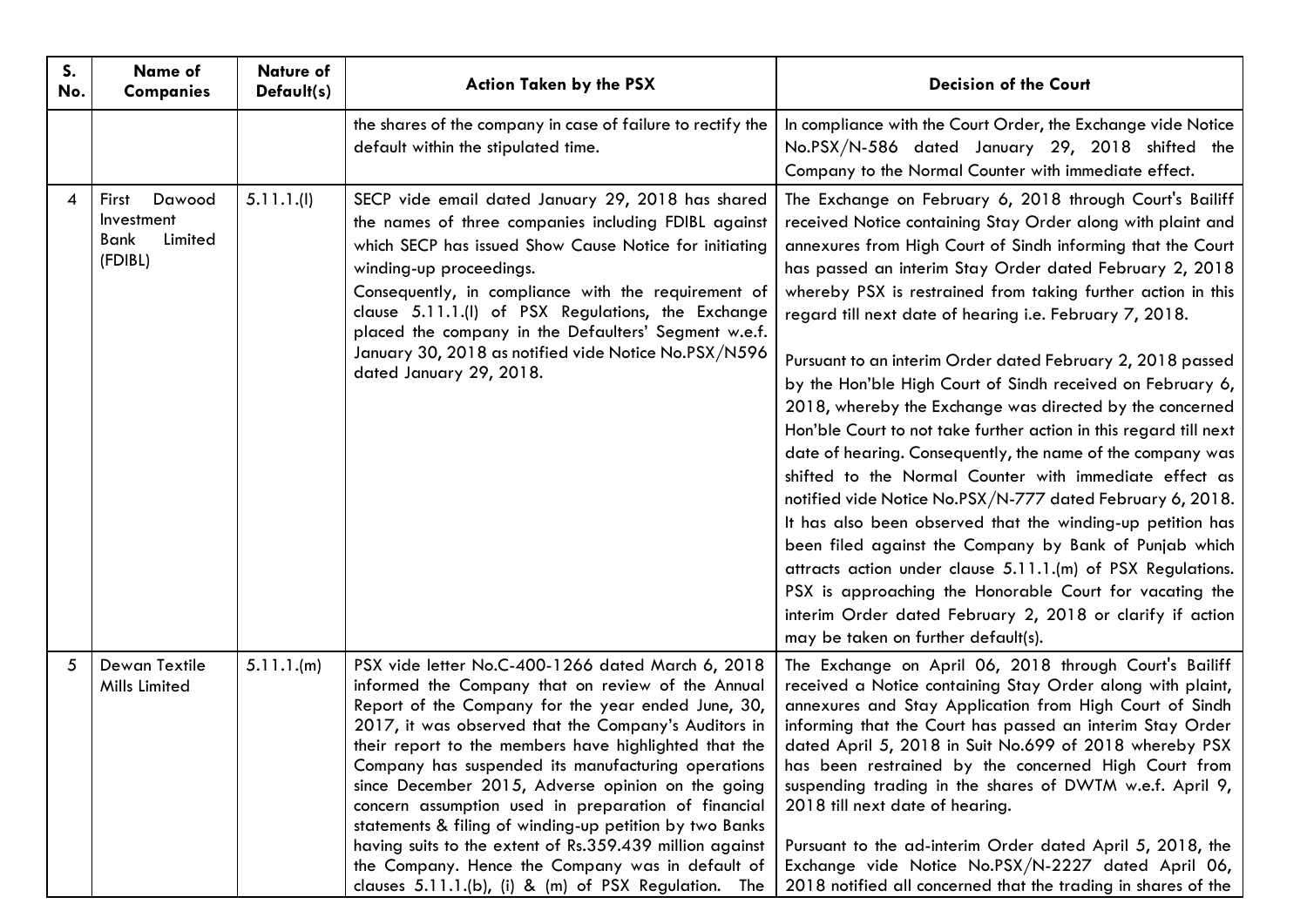| S.<br>No. | Name of<br><b>Companies</b>                    | <b>Nature of</b><br>Default(s) | <b>Action Taken by the PSX</b>                                                                                                                                                                                                                                                                                                                                                                                                                                                                                                                                                                                                                                                                                                                                                                                                                                                                                                                                                                                                                                                           | <b>Decision of the Court</b>                                                                                                                                                                                                                                                                                                                                                                                                                                                                                                                                                                                                                                                                                                                                                                                                                                                                                                                                                                                                                             |
|-----------|------------------------------------------------|--------------------------------|------------------------------------------------------------------------------------------------------------------------------------------------------------------------------------------------------------------------------------------------------------------------------------------------------------------------------------------------------------------------------------------------------------------------------------------------------------------------------------------------------------------------------------------------------------------------------------------------------------------------------------------------------------------------------------------------------------------------------------------------------------------------------------------------------------------------------------------------------------------------------------------------------------------------------------------------------------------------------------------------------------------------------------------------------------------------------------------|----------------------------------------------------------------------------------------------------------------------------------------------------------------------------------------------------------------------------------------------------------------------------------------------------------------------------------------------------------------------------------------------------------------------------------------------------------------------------------------------------------------------------------------------------------------------------------------------------------------------------------------------------------------------------------------------------------------------------------------------------------------------------------------------------------------------------------------------------------------------------------------------------------------------------------------------------------------------------------------------------------------------------------------------------------|
|           |                                                |                                | Exchange also quoted the said clauses in the letter &<br>advised the Company to share its comments,<br>explanation on the matter latest by March 12, 2018.<br>However, the Company failed to furnish its response &<br>the Exchange vide letter dated March 13, 2018 again<br>advised the Company to submit its response by March<br>16, 2018.<br>Upon failure of the Company to respond to the said<br>letters, PSX vide Notice No.PSX/N-1831 dated March<br>20, 2018 conveyed that the Company will be placed in<br>Defaulters' Segment of the Exchange w.e.f. March 21,<br>2018. Moreover, the Company was provided with 14<br>trading days' time i.e. April 10, 2018 to rectify the<br>default.<br>Moreover, the Exchange vide Notice No.PSX/N-2051<br>dated March 30, 2018 notified that trading in the<br>shares of the Company will be allowed on T+0 (SPOT)<br>basis w.e.f. April 2, 2018 and upon failure of the<br>Company to rectify the default within the stipulated time<br>i.e. April 10, 2018 trading in the shares of DWTM shall<br>be suspended w.e.f. April 11, 2018. | Company shall continue on T+2 basis w.e.f. April 9, 2018.<br>Moreover, the Company shall remain quoted on the<br>Defaulters' Segment of the Exchange and the Exchange shall<br>proceed further in the matter as per the decision of the<br>Hon'ble Court.<br>Subsequently, it was observed upon review of Annual Report<br>of the Company for the years ended June 30, 2018, June<br>30, 2019, June 30, 2020 and June 30, 2021 that the<br>Independent Auditors in their report to the members on the<br>Financial Statements have highlighted that the company's<br>manufacturing operations have been suspended since<br>December 2015 and have issued an Adverse opinion on the<br>Company's financial statements; which attracts action under<br>Clause 5.11.1.(b) & (i) of PSX Regulations.<br>The Honorable Court vide Order dated August 30, 2018 has<br>clarified that interim Stay Order dated April 5, 2018 is only<br>in respect of notices impugned in Suit No.699 of 2018 and<br>not in respect of any future actions intended to be taken. |
| 6         | Haji<br>Mohammad<br>Mills<br>Ismail<br>Limited | 5.11.1(1)                      | Winding-up Petition bearing No. J.C.Misc No.42 of<br>2017 under section 301 read with section 304 of the<br>Companies Act, 2017 and Rule 75 of the Companies<br>(Court) Rules, 1997 was filed by the Additional Registrar<br>of Companies, SECP in the Hon'ble High Court of Sindh<br>against the Company, communicated to the Exchange by<br>the SECP vide email dated December 08, 2017, notified<br>vide Notice No.PSX/N-7571 dated December 08,<br>2017. In view thereof and as required under clause<br>5.11.1.(I) of PSX Regulations, the Company was placed<br>in the Defaulters' Segment and trading in the shares of<br>the company was suspended through Notice No.PSX/N-<br>7575 dated December 08, 2017 w.e.f. December 11,<br>2017.                                                                                                                                                                                                                                                                                                                                         | The Company has filed stay application for suspension of PSX<br>Notices and restoration of its shares trading. The Exchange on<br>May 10, 2018 attended the Court. PSX provided arguments<br>on various legal and factual grounds. Eventually, the Judge<br>passed an order & dismissed the Plaintiff's Stay Application.<br>The judge further ordered that detailed supporting reasons<br>of the said order will be recorded and issued later.                                                                                                                                                                                                                                                                                                                                                                                                                                                                                                                                                                                                          |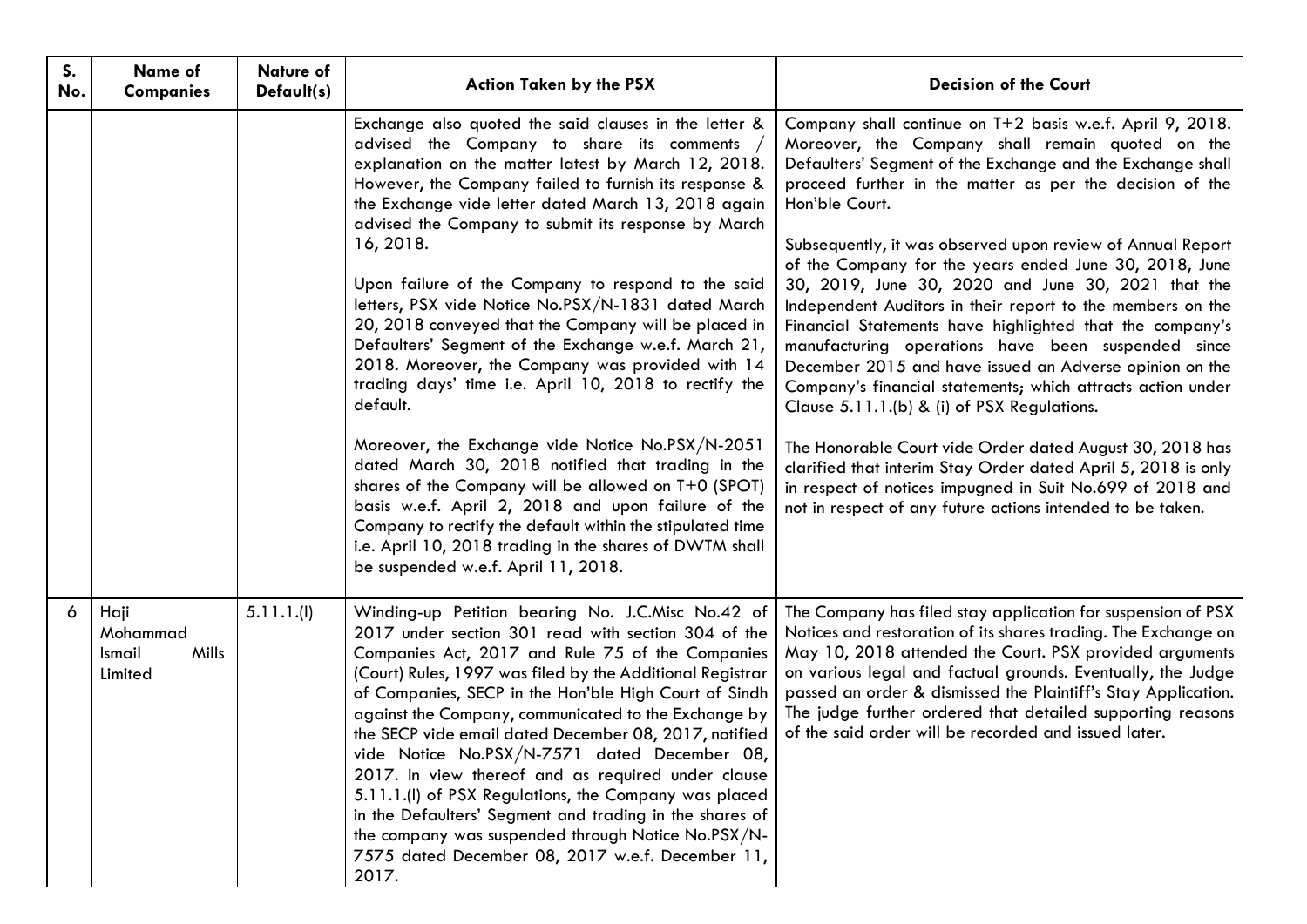| S.<br>No. | Name of<br><b>Companies</b>                         | <b>Nature of</b><br>Default(s) | <b>Action Taken by the PSX</b>                                                                                                                                                                                                                                                                                                                                                                                                                                                                                                                                                                                                                                                                                                                                                                                                                                                                                                                                                                                                                                                                                                                                                                                                                                                                 | <b>Decision of the Court</b>                                                                                                                                                                                                                                                                                                                                                                         |
|-----------|-----------------------------------------------------|--------------------------------|------------------------------------------------------------------------------------------------------------------------------------------------------------------------------------------------------------------------------------------------------------------------------------------------------------------------------------------------------------------------------------------------------------------------------------------------------------------------------------------------------------------------------------------------------------------------------------------------------------------------------------------------------------------------------------------------------------------------------------------------------------------------------------------------------------------------------------------------------------------------------------------------------------------------------------------------------------------------------------------------------------------------------------------------------------------------------------------------------------------------------------------------------------------------------------------------------------------------------------------------------------------------------------------------|------------------------------------------------------------------------------------------------------------------------------------------------------------------------------------------------------------------------------------------------------------------------------------------------------------------------------------------------------------------------------------------------------|
| 7         | Progressive<br>Insurance<br><b>Company Limited</b>  | 5.11.1.(b)(i)                  | SECP vide its letter dated 30-1-2009 communicated that<br>the Company was in non-compliance with various<br>provisions of the Insurance Ordinance, 2000, in view of<br>which and to avoid market abuse, ordered for the<br>suspension of trading in the shares of the Company w.e.f.<br>30-1-2009. Subsequently, the Company was placed in<br>the Defaulters' Segment w.e.f. June 22, 2009 under then<br>Listing Regulation No. 32(1)(b) i.e. failure to declare<br>dividend and / or Bonus certificates for five years.<br>Subsequently, the Company committed further<br>regulatory defaults i.e. failure to hold Annual General<br>Meetings (AGMs) since 31-12-2008 and failure to pay<br>the Annual Listing Fee since financial year 2008-09,<br>which also attracted actions under then Clauses.5.11.1(b)<br>and 5.11.1(e) respectively which were later rectified by<br>the Company; however, on account of suspended<br>commercial production/ business operations in principle<br>line of business for a continuous period of one year and<br>adverse opinion in the audit report for the year ended<br>31-12-2018, the Company attracted actions under<br>clauses 5.11.1.(b) & (i) of the PSX Regulations which was<br>notified vide PSX Notice No. PS/N-995 dated August 8,<br>2019. | PSX received the Notice along with copies of the petition and<br>stay application from High Court of Sindh on December 6,<br>2019 filed by the company informing that the present case is<br>fixed in Court on January 15, 2020 for hearing. In the present<br>case, the Company has challenged PSX's action of placing it<br>on the Defaulters' Segment and suspension of trading in its<br>shares. |
| 8         | Saudi<br>Pak  <br>Leasing<br><b>Company Limited</b> | 5.11.1.(b)(i)                  | The Company was placed in the Defaulters' Segment of<br>the Exchange w.e.f. February 01, 2018 and trading in<br>its shares was suspended w.e.f. February 22, 2018 on<br>account of default of clauses 5.11.1.(c)&(d) of PSX<br>Regulations i.e. non-holding of Annual General Meetings<br>and non-submission of Annual Audited Accounts.<br>Subsequently, the Company rectified the said defaults<br>by convening the overdue AGMs and submitting the<br>overdue accounts; on account of which trading in shares<br>of the Company was restored; however, on review of the<br>Annual Reports of the Company for the year ended June<br>30, 2018 and June 30, 2019, it was observed that the<br>Company had suspended its leasing business and the<br>independent Auditors in their report to the members on                                                                                                                                                                                                                                                                                                                                                                                                                                                                                    | PSX received the Notice along with copies of the petition and<br>stay application from High Court of Sindh on 21 January<br>2020 filed by the company informing that the present case is<br>fixed in Court on January 23, 2020 for hearing. In the present<br>case, the Company has prayed for directing PSX not to<br>suspend trading in its shares till pendency of suit.                          |